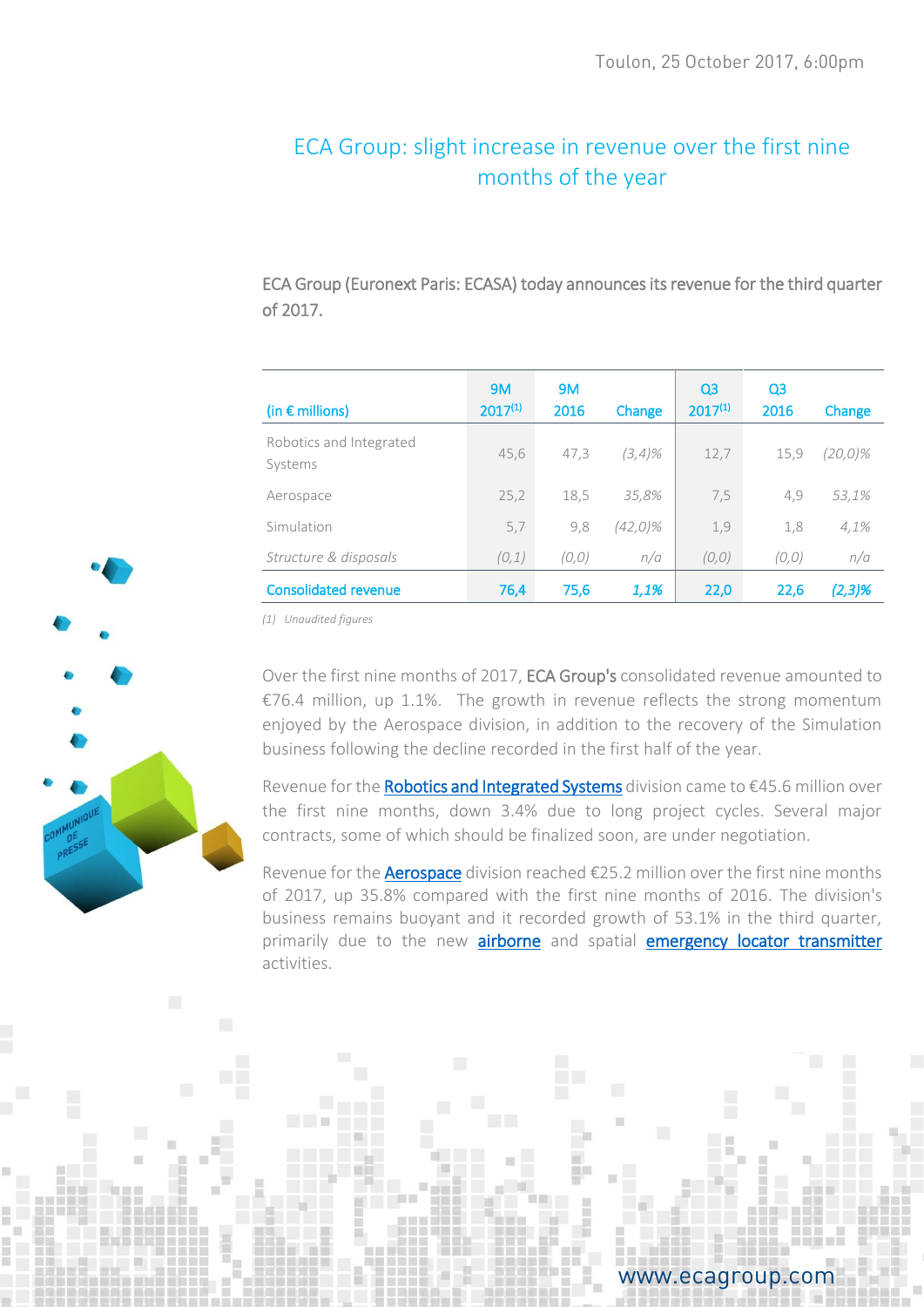Lastly, revenue for the **Simulation** division amounted to  $\epsilon$ 1.9 million in the third quarter of 2017, up 4.1% after a decline in the first half of 2017. The quarter benefited from the performance of the contract for the production of **military vehicle** [driving simulators \(MVS\),](https://www.ecagroup.com/en/solutions/military-vehicle-simulator) which will contribute to revenue for the second half of 2017 [\(see press release\)](http://www.ecagroup.com/en/financial/eca-group-announces-2nd-contract-military-vehicle-training-simulators).

### **Outlook**

The Group should continue to grow through the marketing of products developed during recent years, and is building on its efforts to improve profitability.

The Group is participating in several significant calls for tender, in particular in the Robotics & Integrated Systems division. Although some of these contracts have been pending for several months, they could be awarded in the fourth quarter.

The Group expects a very high level of business in the fourth quarter, which should enable it to achieve the targeted revenue of €120 million for 2017.

## www.ecagroup.com